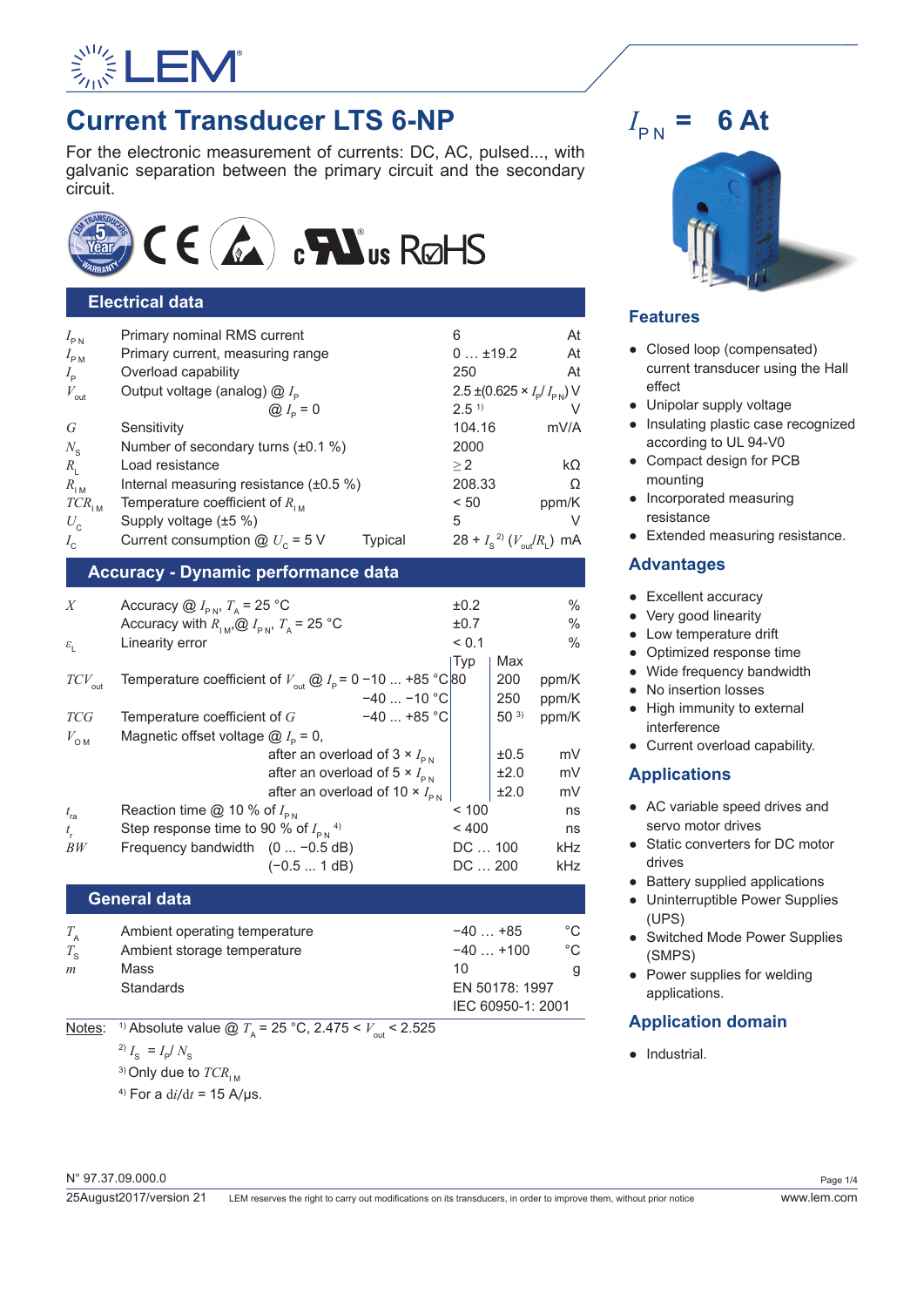

# **UL 508: Ratings and assumptions of certification**

File # E189713 Volume: 2 Section: 1

#### **Standards**

- CSA C22.2 NO. 14-10 INDUSTRIAL CONTROL EQUIPMENT Edition 11
- UL 508 STANDARD FOR INDUSTRIAL CONTROL EQUIPMENT Edition 17

#### **Ratings**

| <b>Parameter</b>                | <b>Symbol</b> | <b>Unit</b> | <b>Value</b>                            |
|---------------------------------|---------------|-------------|-----------------------------------------|
| Primary involved potential      |               | V AC/DC     | 600                                     |
| Max surrounding air temperature |               | °C          | 85                                      |
| Primary current                 | ם י           |             | According to series primary<br>currents |
| Output voltage                  | out           |             | $0$ to 5                                |

# **Conditions of acceptability**

When installed in the end-use equipment, consideration shall be given to the following:

- *1 These devices must be mounted in a suitable end-use enclosure.*
- *2 The terminals have not been evaluated for field wiring.*
- *3 The LTS, LTSR, LTSP Series are intended to be mounted on the printed wiring board of the end-use equipment (with a minimum CTI of 100).*
- *4 The LTS, LTSR, LTSP Series shall be used in a pollution degree 2 environment.*
- *5 Low voltage circuits are intended to be powered by a circuit derived from an isolating source (such as a transformer, optical isolator, limiting impedance or electro-mechanical relay) and having no direct connection back to the primary circuit (other than through the grounding means).*
- *6 The LTS, LTSR, LTSP Series: based on results of temperature tests, in the end-use application, a maximum of 100°C cannot be exceeded at soldering point between primary coil pin and soldering point or on primary bus bar (corrected to the appropriate evaluated max, surrounding air).*
- *7 For LTS, LTSR, LTSP Series, the secondary sensing circuit was evaluated as the circuit intended to be supplied from a Limited Voltage/Current circuit defined in UL 508 standard.*

#### **Marking**

Only those products bearing the UL or UR Mark should be considered to be Listed or Recognized and covered under UL's Follow-Up Service. Always look for the Mark on the product.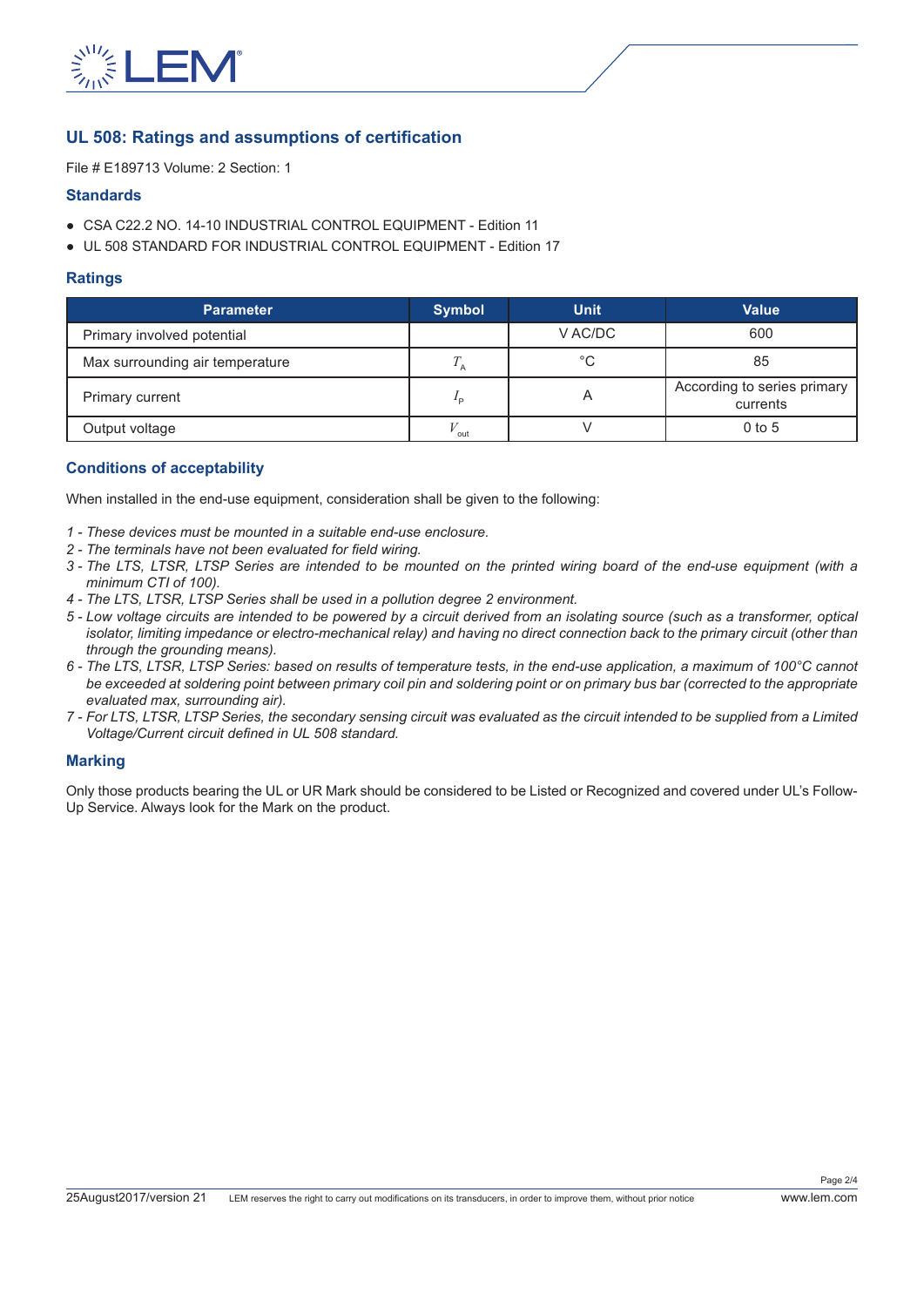

# **Current Transducer LTS 6-NP**

#### **Insulation coordination**

| RMS voltage for AC insulation test, 50 Hz, 1 min | 3    | kV |
|--------------------------------------------------|------|----|
| Impulse withstand voltage 1.2/50 us              | > 8  | kV |
| Partial discharge extinction RMS voltage @ 10 pC | 1.5  | kV |
|                                                  | Min  |    |
| Creepage distance <sup>1)</sup>                  | 15.5 | mm |
| Clearance $2$                                    | 6.35 | mm |
| Comparative tracking index (group IIIa)          | 175  |    |
|                                                  |      |    |

Notes: <sup>1)</sup> On housing

2) On PCB with soldering pattern UTEC93-703.

# **Applications examples**

**According to EN 50178 and IEC 61010-1 standards** and following conditions:

- Over voltage category OV 3
- Pollution degree PD2
- Non-uniform field

|                                                          | <b>EN 50178</b>          | <b>IEC 61010-1</b> |
|----------------------------------------------------------|--------------------------|--------------------|
| $d_{\text{Cp}}$ , $d_{\text{Cl}}$ , $\hat{U}_{\text{W}}$ | Rated insulation voltage | Nominal voltage    |
| <b>Basic insulation</b>                                  | 600 V                    | 600 V              |
| Reinforced insulation                                    | 300 V                    | 300 V              |

# **Safety**

This transducer must be used in limited-energy secondary circuits according to IEC 61010-1.



This transducer must be used in electric/electronic equipment with respect to applicable standards and safety requirements in accordance with the manufacturer's operating instructions.



Caution, risk of electrical shock

When operating the transducer, certain parts of the module can carry hazardous voltage (e.g. primary busbar, power supply). Ignoring this warning can lead to injury and/or cause serious damage.

This transducer is a build-in device, whose conducting parts must be inaccessible after installation. A protective housing or additional shield could be used. Main supply must be able to be disconnected.